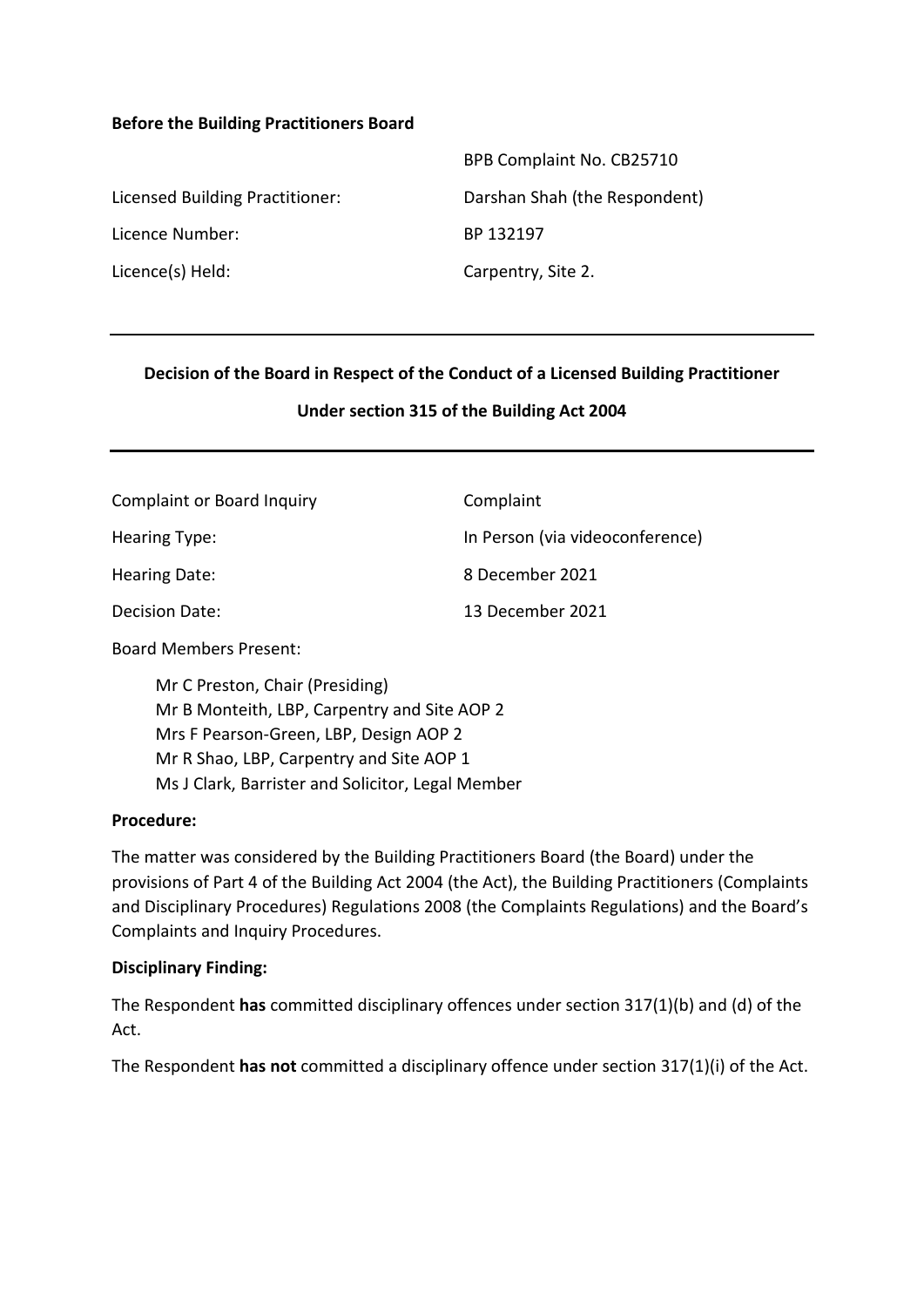# **Contents**

#### <span id="page-1-0"></span>**Summary of the Board's Decision**

- [1] The Respondent carried out or supervised building work in a negligent manner and in a manner that was contrary to a building consent. The Board orders the suspension of the Respondent's Carpentry and Site 2 licences for a period of 6 months, and he is ordered to pay costs of \$2,500.
- [2] The allegation that the Respondent conducted himself in a manner that brings, or is likely to bring, the regime under this Act for licensed building practitioners into disrepute did not meet the threshold for the matter to be dealt with as a disciplinary offence.

# <span id="page-1-1"></span>**The Charges**

[3] The hearing resulted from a Complaint about the conduct of the Respondent and a Board resolution under regulation 10 of the Complaints Regulations<sup>1</sup> to hold a hearing in relation to building work at [OMITTED]. The alleged disciplinary offences the Board resolved to investigate were that the Respondent:

<span id="page-1-2"></span><sup>&</sup>lt;sup>1</sup> The resolution was made following the Board's consideration of a report prepared by the Registrar in accordance with the Complaints Regulations.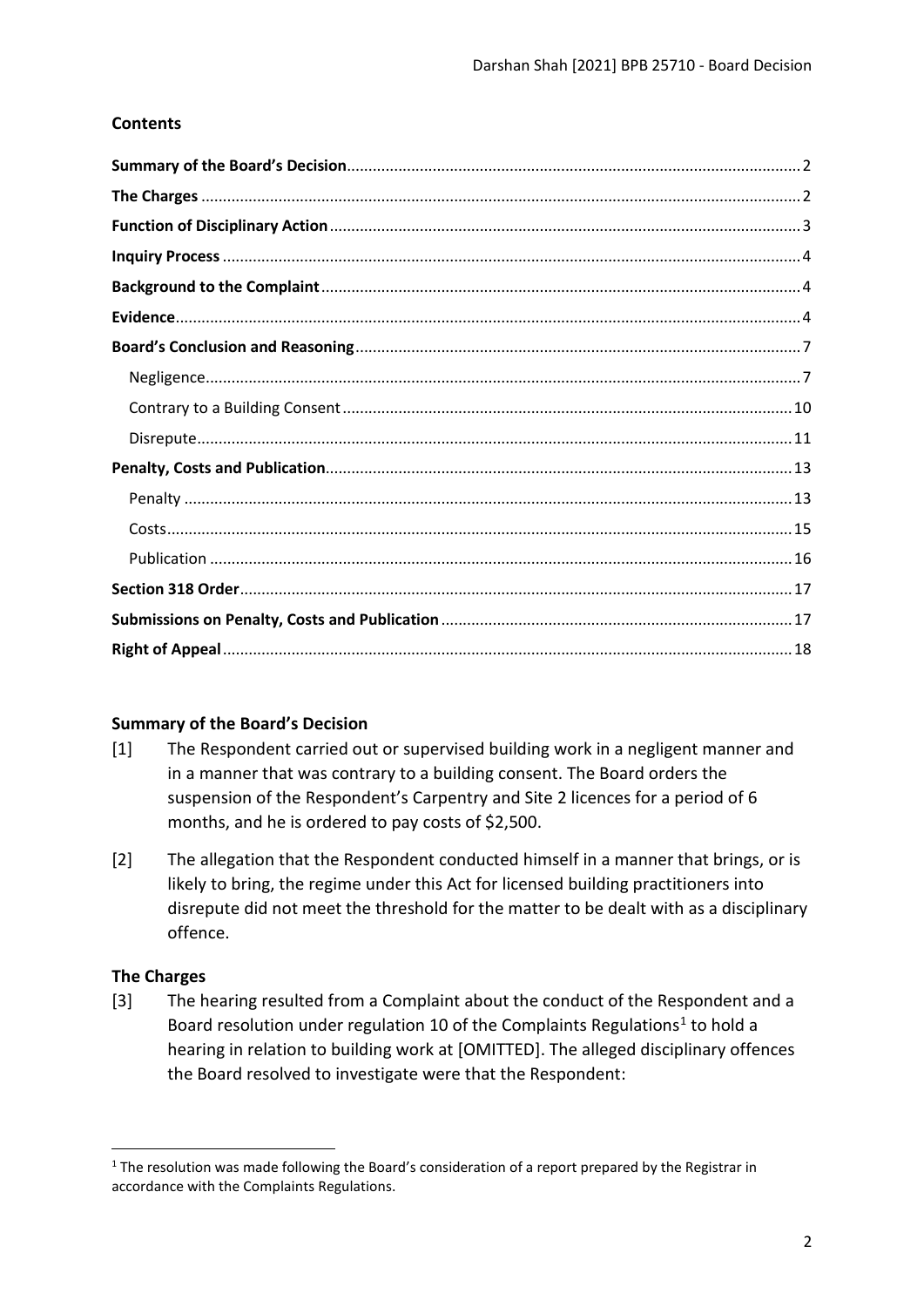- (a) carried out or supervised building work or building inspection work in a negligent or incompetent manner (s 317(1)(b) of the Act);
- (b) carried out or supervised building work or building inspection work that does not comply with a building consent (s 317(1)(d) of the Act); and
- (c) conducted himself or herself in a manner that brings, or is likely to bring, the regime under this Act for licensed building practitioners into disrepute (s 317(1)(i) of the Act), in that, he may have deliberately concealed building work that required inspection or engineer's observation prior to it being inspected or observed.

# <span id="page-2-0"></span>**Function of Disciplinary Action**

- [4] The common understanding of the purpose of professional discipline is to uphold the integrity of the profession. The focus is not punishment, but the protection of the public, the maintenance of public confidence and the enforcement of high standards of propriety and professional conduct. Those purposes were recently reiterated by the Supreme Court of the United Kingdom in *R v Institute of Chartered Accountants in England and Wales*[2](#page-2-1) and in New Zealand in *Dentice v Valuers Registration Board*[3](#page-2-2)*.*
- [5] Disciplinary action under the Act is not designed to redress issues or disputes between a complainant and a respondent. In *McLanahan and Tan v The New Zealand Registered Architects Board, [4](#page-2-3)* Collins J. noted that:

*"… the disciplinary process does not exist to appease those who are dissatisfied … . The disciplinary process … exists to ensure professional standards are maintained in order to protect clients, the profession and the broader community."*

[6] In a similar vein, the Board's investigation and hearing process is not designed to address every issue that is raised in a complaint or by a complainant. The disciplinary scheme under the Act and Complaint's Regulations focuses on serious conduct that warrants investigation and, if upheld, disciplinary action. Focusing on serious conduct is consistent with decisions made in the New Zealand courts in relation to the conduct of licensed persons<sup>[5](#page-2-4)</sup>:

> *… the statutory test is not met by mere professional incompetence or by deficiencies in the practice of the profession. Something more is required. It includes a deliberate departure from accepted standards or such serious negligence as, although not deliberate, to portray indifference and an abuse.*

[7] Finally, the Board can only inquire into "the conduct of a licensed building practitioner" with respect to the grounds for discipline set out in section 317 of the Act. Those grounds do not include contractual breaches other than when the

<span id="page-2-1"></span><sup>&</sup>lt;sup>2</sup> R v Institute of Chartered Accountants in England and Wales [2011] UKSC 1, 19 January 2011.

<span id="page-2-2"></span><sup>3</sup> [1992] 1 NZLR 720 at p 724

<span id="page-2-3"></span><sup>4</sup> [2016] HZHC 2276 at para 164

<span id="page-2-4"></span><sup>5</sup> *Pillai v Messiter (No 2)* (1989) 16 NSWLR 197 (A) at 200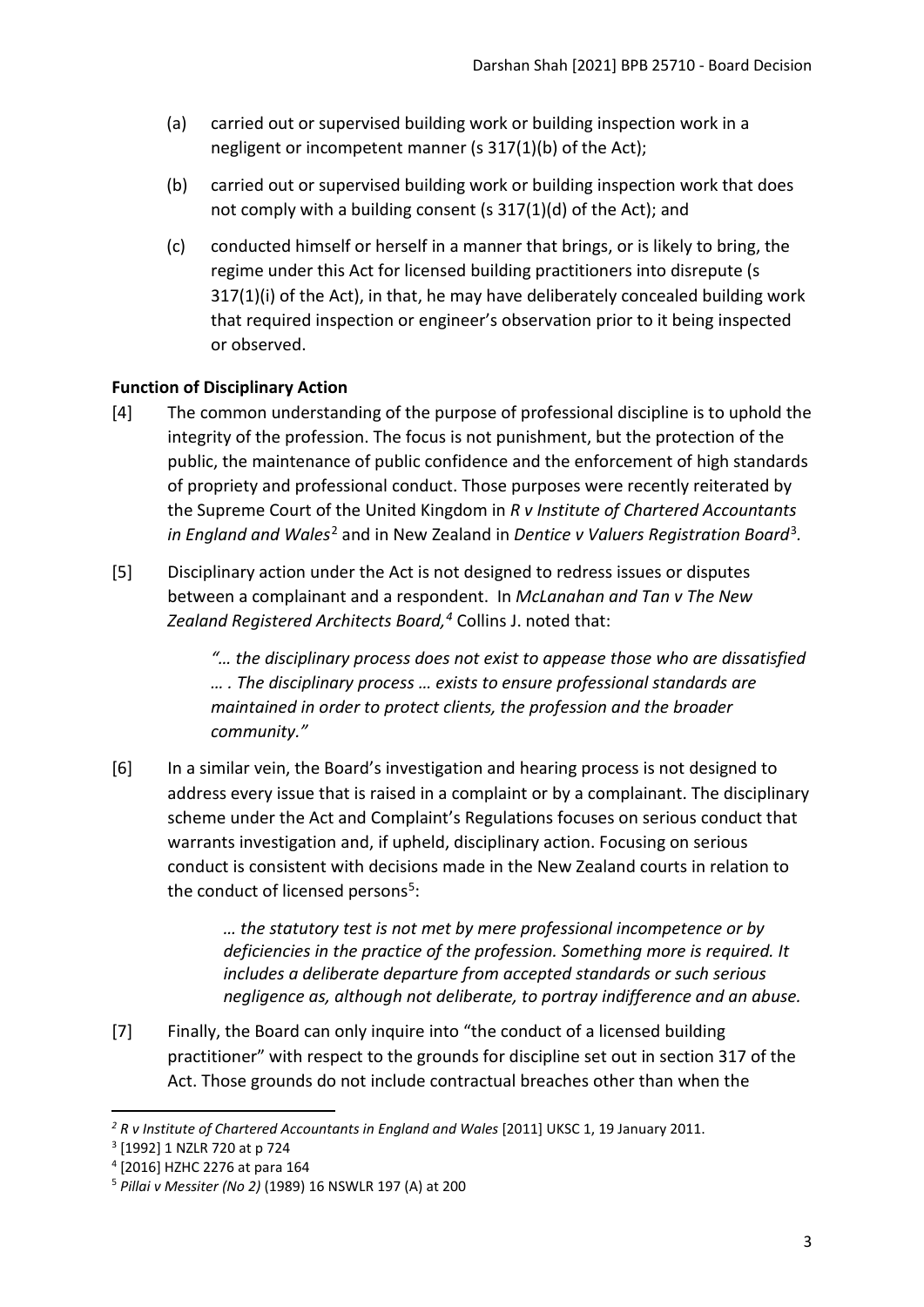conduct reaches the high threshold for consideration under section 317(1)(i) of the Act, which deals with disrepute.

[8] The above commentary on the limitations of the disciplinary process is important to note as, on the basis of it, the Board's inquiries, and this decision, focus on and deal with the serious conduct complained about.

## <span id="page-3-0"></span>**Inquiry Process**

- [9] The investigation and hearing procedure under the Act and Complaints Regulations is inquisitorial, not adversarial. There is no requirement for a complainant to prove the allegations. Rather the Board sets the charges, and it decides what evidence is required at a hearing to assist it in its investigations. In this respect, the Board reviews the available evidence when considering the Registrar's Report and determines the witnesses that it believes will assist at a hearing. The hearing itself is not a review of all of the available evidence. Rather it is an opportunity for the Board to seek clarification and explore certain aspects of the charges in greater depth.
- [10] Whilst a complainant may not be required to give evidence at a hearing, they are welcome to attend and, if a complainant does attend, the Board provides them with an opportunity to participate in the proceedings.

## <span id="page-3-1"></span>**Background to the Complaint**

[11] The Respondent was contracted to KB Projects Limited to carry out and supervise the construction of the sub-floor foundation, sub-floor framing, mid-floor framing and all other framing related to the two dwellings at the property.

#### <span id="page-3-2"></span>**Evidence**

- [12] The Board must be satisfied on the balance of probabilities that the disciplinary offences alleged have been committed*[6](#page-3-3)*. Under section 322 of the Act, the Board has relaxed rules of evidence that allow it to receive evidence that may not be admissible in a court of law.
- [13] The procedure the Board uses is inquisitorial, not adversarial. The Board examines the documentary evidence available to it prior to the hearing. The hearing is an opportunity for the Board, as the inquirer and decision-maker, to call and question witnesses to further investigate aspects of the evidence and to take further evidence from key witnesses. The hearing is not a review of all of the available evidence.
- [14] In addition to the documentary evidence before it, the Board heard evidence at the hearing from:

Darshan Shah, Respondent

[OMITTED], Complainant, Structural Engineer

[OMITTED], Main Contractor

<span id="page-3-3"></span><sup>6</sup> *Z v Dental Complaints Assessment Committee* [2009] 1 NZLR 1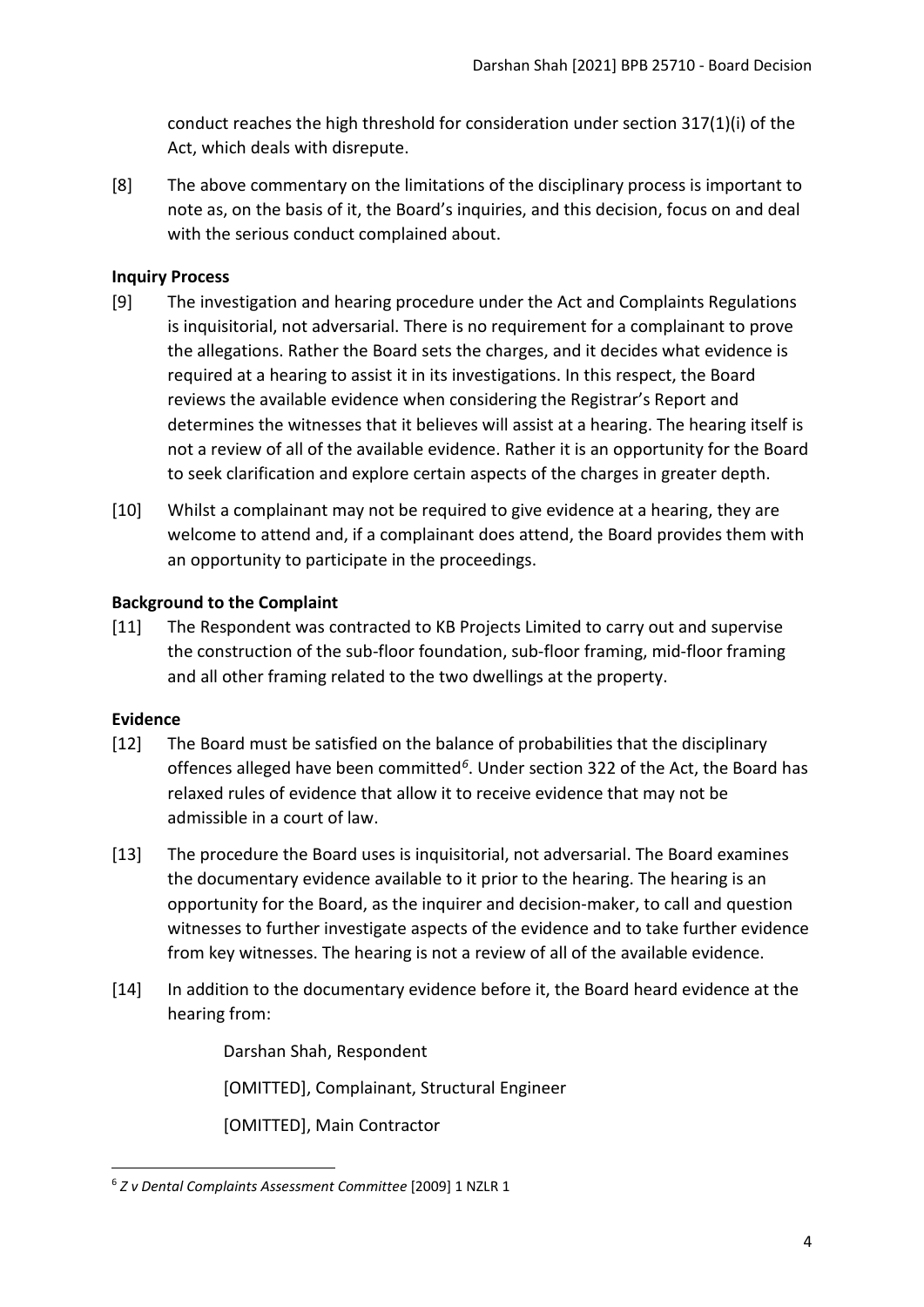Xantia Funaki, Building Officer, Auckland City Council

- [15] An Interpreter attended the hearing for the assistance of the parties but was not, in the end, called upon.
- [16] [OMITTED] gave evidence that the Respondent was the lead builder and licensed building practitioner on site. There was, in addition, a site manager, employed by K.B. Projects Limited, but he was not a licensed building practitioner. [OMITTED] explained that the site manager and the Respondent would liaise on the progress of the work and when to call for engineer's inspections.
- [17] [OMITTED], the Complainant and a structural engineer, was contracted to K.B. Projects Limited to undertake structural inspection works and to issue the PS4 for the proposed dwellings.
- [18] [OMITTED] explained that his dealings with the Respondent had been over about 3 years, and in that time, he had seen a decline in the Respondent's performance and professional behaviour. He stated that he only wanted the Respondent to learn and to please do the work right for the safety and betterment of society.
- [19] The Respondent gave evidence that he communicated with the engineer by phone and sent pictures of the work to him on his phone. [OMITTED] told the Board he had discussions on-site with the Respondent, but all instructions were always put in writing. This was in the form of a site notice or an email that was sometimes sent to [OMITTED] alone and sometimes to both [OMITTED] and the Respondent.
- [20] The Board had already considered the documentary evidence provided by the Complainant (Document 2.1.22 – 2.2.15, Pages 34-108 of the Board's files) and at the hearing focussed on the following particular issues.
- *Issue one concrete pour without Engineer approval*
- [21] [OMITTED] gave evidence that at the time of the Lot 2 dwelling sub-floor post foundation inspection in April 2018, he observed that a number of post foundations at critical locations were missing, and the post grid had also been shifted by the Respondent from the position shown on the consented plans. (Document 2.1.33 and Page 45 of the Board's files). As a consequence, he issued an instruction to exclude the affected piles from the concrete pour so that the missing pile could be provided, and the design engineer could confirm the relocated position of the anchor pile was acceptable. (Document 5.3.3.5, Page 404 of the Board's file). [OMITTED] advised that this was discussed on-site with the Respondent.
- [22] [OMITTED] discovered when he returned to the site sometime later that the concrete pour had not excluded these 2 locations. The Respondent asked why was work from 2018 being questioned now and that the inspection notes said that it was ok to pour the concrete.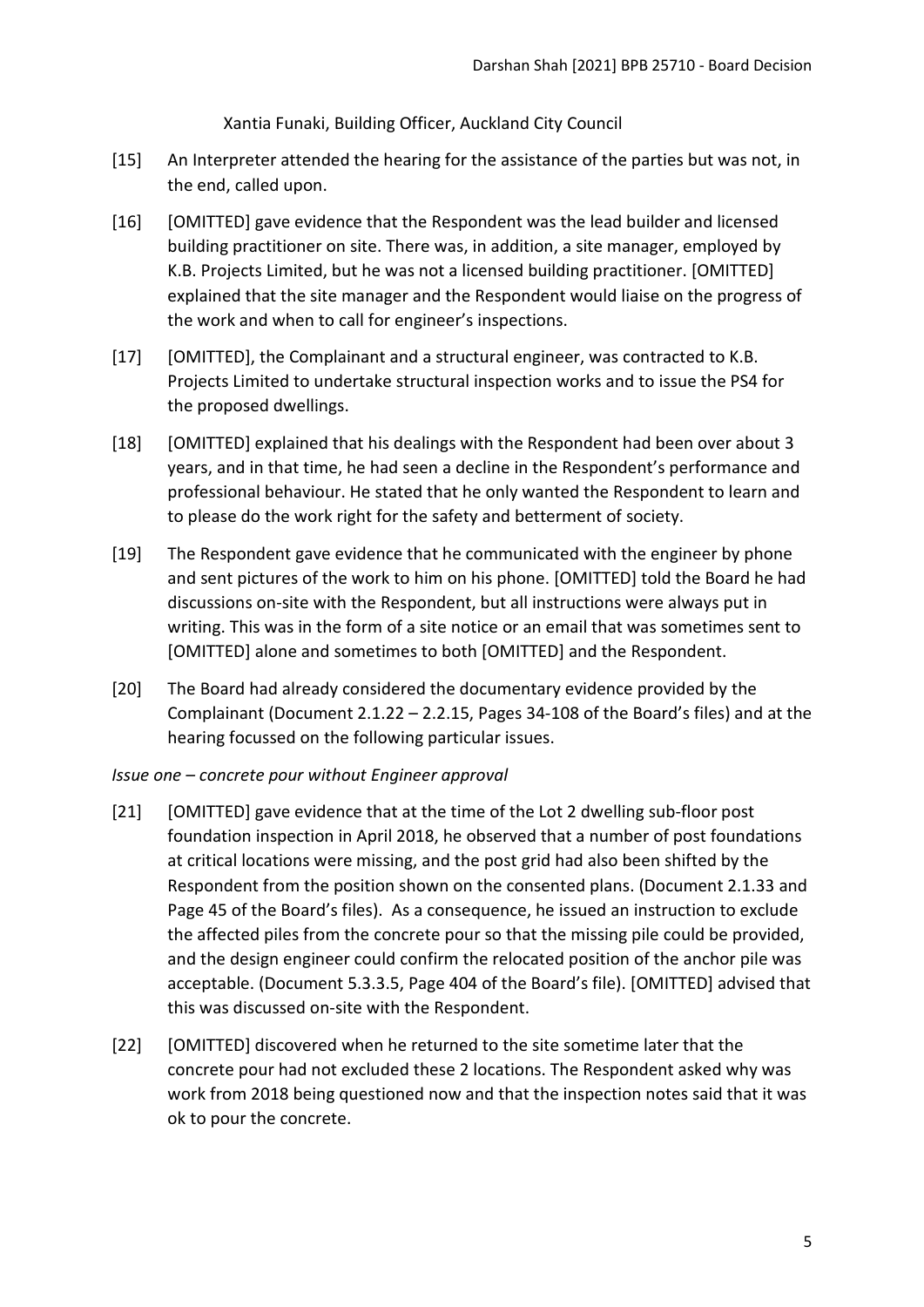# *Issue two – joists directly onto the concrete*

[23] When further investigating issues with the dwellings, the floorboards were cut out to disclose joists directly onto the excess concrete pad. [OMITTED] told the Board the foundation had been poured too high, there was no ventilation, and the floorboard was moulded. The Respondent stated that he was not responsible for the concrete but that he had placed the joists directly onto the concrete. He said that he had "no other choice" and, in response to a question from the Board, said he did not talk to anyone about the issue.

# *Issue three – pipe bridging*

- [24] [OMITTED] stated that an additional post foundation grid built under the dwelling was within the required one-metre horizontal clearance of a public service pipe. [OMITTED] confirmed that the pile was, in fact, within 100 millimetres of the pipe. [OMITTED] gave evidence that the usual process of getting CCTV images of the pipes and then pegging their location on site was done on this project.
- [25] The Respondent initially said he was not aware of the pipe but agreed that the plans shown to him (Documents 2.1.37 and 2.1.38, Pages 49 and 50 of the Board's file) clearly showed the pipe and the bridging requirements. He said that he usually drilled one metre away from such pipes, but in this case, he did not get anyone to locate the pipe before drilling, and he was "not sure why".

## *Issue four – No Engineer Inspections and non-compliant work*

- [26] After his inspection in April 2018, [OMITTED] gave evidence that he was not notified for the remaining sub-floor foundation inspection or the inspection of the sub-floor framing. The Respondent continued progressing the works on site, and the entire two-storey house framing above the sub-floor was fully built without the required inspections.
- [27] This absence of inspections was not explained by the Respondent and [OMITTED] said he was not sure why this had occurred.
- [28] The consequence, as explained by [OMITTED], was that he was not able at a later stage to physically check some of the work and had to rely on what the Respondent told him had occurred.
- [29] Subsequently, [OMITTED] had cause to uncover the work carried out on these dwellings and discovered several instances of work being contrary to that advised to him by the Respondent. These included no joist hangers, no 600 mm foundation embedment requirement, missing multigrip to mid-floor framing double joist, and sub-floor bearer left to cantilever approximately 1.2m and not extended and fixed to the block wall. (Documents 2.1.44, 2.1.48, 2.1.43 and Pages 56,60,55 of the Board's file).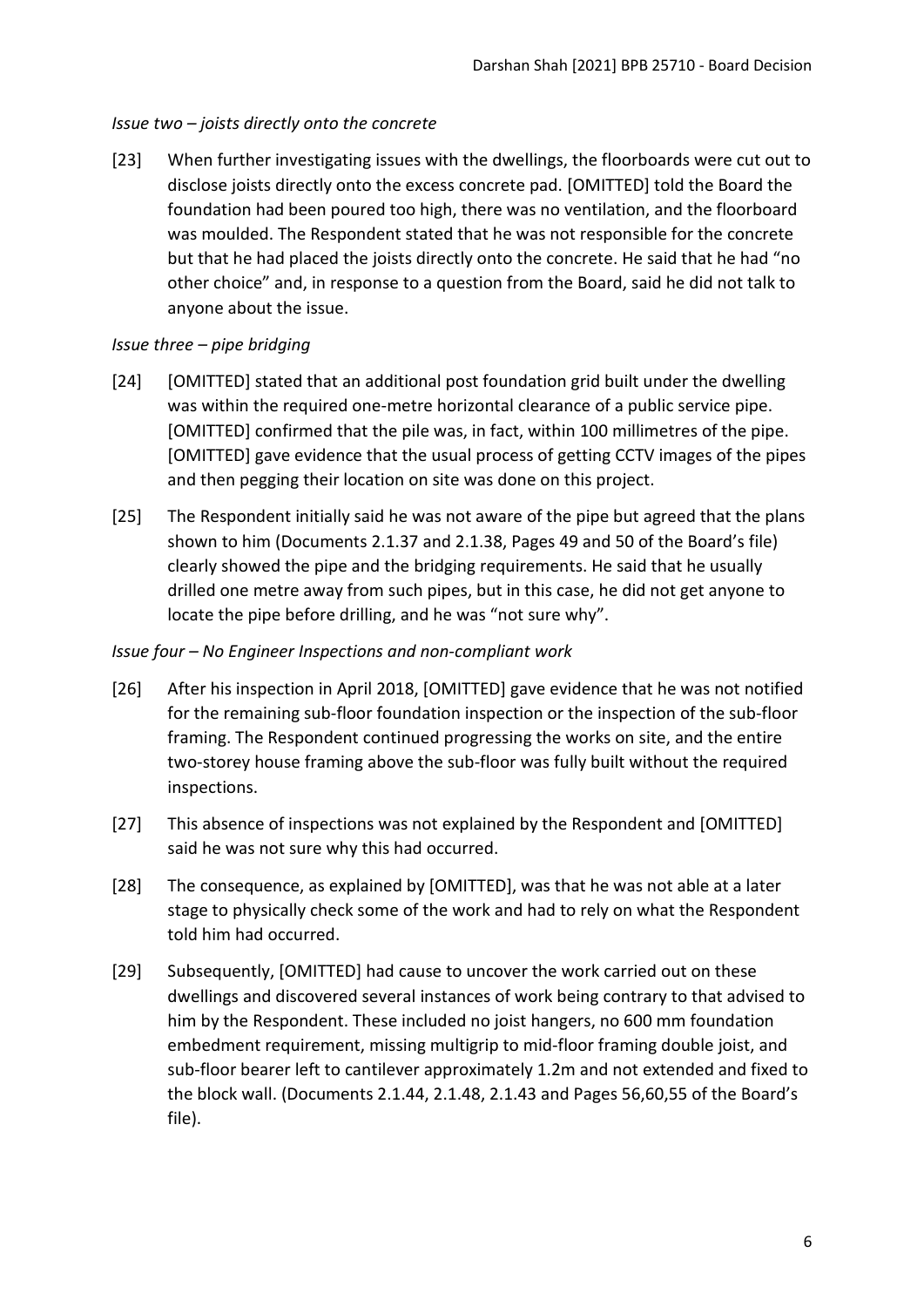- [30] In response to these issues, the Respondent stated variously, "no comment", that he had relied on his crew to do the work, and they told him it was done, and that the engineer told him to do it. [OMITTED] disputed this last statement.
- [31] The Respondent also suggested that he had sent a photo of the subfloor to [OMITTED] but was not able to produce this. [OMITTED] stated that he was not given any information at the time from the Respondent which disclosed the lack of hangers or the joists directly onto the concrete.

## *Issue five - Balustrade*

- [32] When the upper floor floorboards were opened up it was discovered that there were no straps or cleats installed at the internal glass balustrade. At the hearing, the Respondent confirmed that he did tell [OMITTED] that the required straps or cleats were there when they were not.
- [33] The Respondent explained this was not done because there was no balustrade fixing detail on the plans. In response to a question from the Board as to why he did not follow the Building Code, the Respondent replied that "on this day we follow the plan".

## *Issue six - Supervision*

- [34] The Respondent was questioned on the process of his supervision. He stated that there could be 4-5 weeks between him asking his crew to do particular work and him getting back to the site. He gave evidence that he relied on his crew to do the work and accepted them telling him that it was done. In response to the question – "who supervised the carpenters doing this work?" – the Respondent said – "Nobody."
- [35] In a closing statement, the Respondent acknowledged mistakes had been made, and he was still learning but that there was no need to be dragged into all of this.

# <span id="page-6-0"></span>**Board's Conclusion and Reasoning**

- [36] The Board has decided that the Respondent **has**:
	- (a) carried out or supervised building work or building inspection work in a negligent manner (s 317(1)(b) of the Act); and
	- (b) carried out or supervised building work or building inspection work that does not comply with a building consent (s 317(1)(d) of the Act)

and **should** be disciplined.

[37] The Board has also decided that the Respondent **has not** conducted himself or herself in a manner that brings, or is likely to bring, the regime under this Act for licensed building practitioners into disrepute (s 317(1)(i) of the Act).

#### <span id="page-6-1"></span>Negligence

[38] The finding of negligence relates to the Respondent's supervision of non-licensed persons.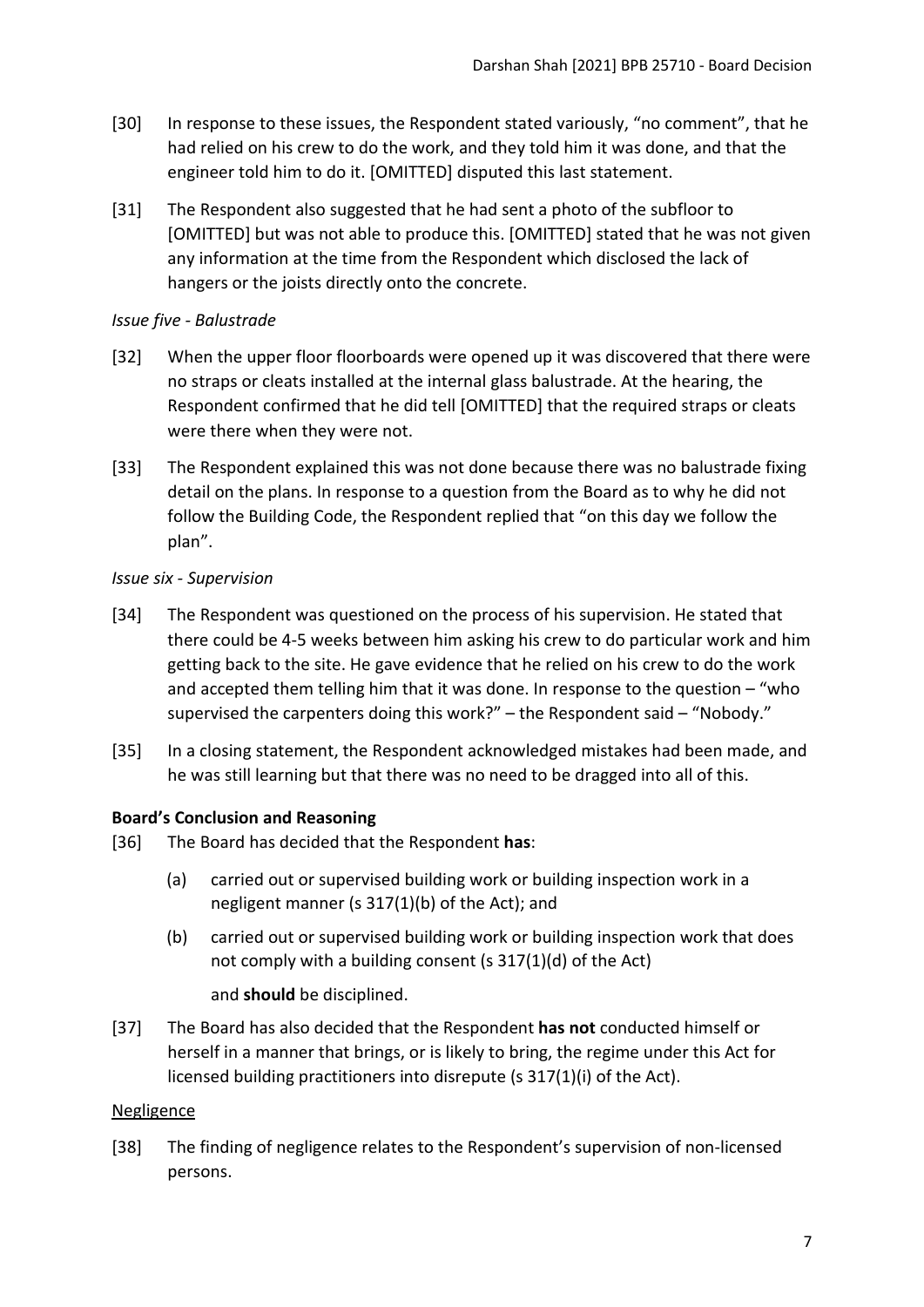- [39] Negligence is the departure by a licensed building practitioner whilst carrying out or supervising building work from an accepted standard of conduct. It is judged against those of the same class of licence as the person whose conduct is being inquired into. This is described as the Bolam<sup>[7](#page-7-0)</sup> test of negligence which has been adopted by the New Zealand Courts<sup>[8](#page-7-1)</sup>.
- [40] The New Zealand Courts have stated that an assessment of negligence in a disciplinary context is a two-stage test<sup>9</sup>. The first is for the Board to consider whether the practitioner has departed from the acceptable standard of conduct of a professional. The second is to consider whether the departure is significant enough to warrant a disciplinary sanction.
- [41] When considering what an acceptable standard is, the Board must have reference to the conduct of other competent and responsible practitioners and the Board's own assessment of what is appropriate conduct, bearing in mind the purpose of the Act.<sup>[10](#page-7-3)</sup> The test is an objective one, and in this respect, it has been noted that the purpose of discipline is the protection of the public by the maintenance of professional standards and that this could not be met if, in every case, the Board was required to take into account subjective considerations relating to the practitioner<sup>[11](#page-7-4)</sup>.
- [42] The Board notes that the purposes of the Act are:

## *3 Purposes*

*This Act has the following purposes:*

- *(a) to provide for the regulation of building work, the establishment of a licensing regime for building practitioners, and the setting of performance standards for buildings to ensure that—* 
	- *(i) people who use buildings can do so safely and without endangering their health; and*
	- *(ii) buildings have attributes that contribute appropriately to the health, physical independence, and well-being of the people who use them; and*
	- *(iii) people who use a building can escape from the building if it is on fire; and*
	- *(iv) buildings are designed, constructed, and able to be used in ways that promote sustainable development:*

<span id="page-7-0"></span><sup>7</sup> *Bolam v Friern Hospital Management Committee* [1957] 1 WLR 582

<span id="page-7-1"></span><sup>8</sup> *Martin v Director of Proceedings* [2010] NZAR 333 (HC), *F v Medical Practitioners Disciplinary Tribunal* [2005] 3 NZLR 774 (CA)

<span id="page-7-2"></span><sup>9</sup> *Martin v Director of Proceedings* [2010] NZAR 333 (HC), *F v Medical Practitioners Disciplinary Tribunal* [2005] 3 NZLR 774 (CA)

<span id="page-7-3"></span><sup>10</sup> *Martin v Director of Proceedings [*2010] NZAR 333 at p.33

<span id="page-7-4"></span><sup>11</sup> *McKenzie v Medical Practitioners Disciplinary Tribunal* [2004] NZAR 47 at p.71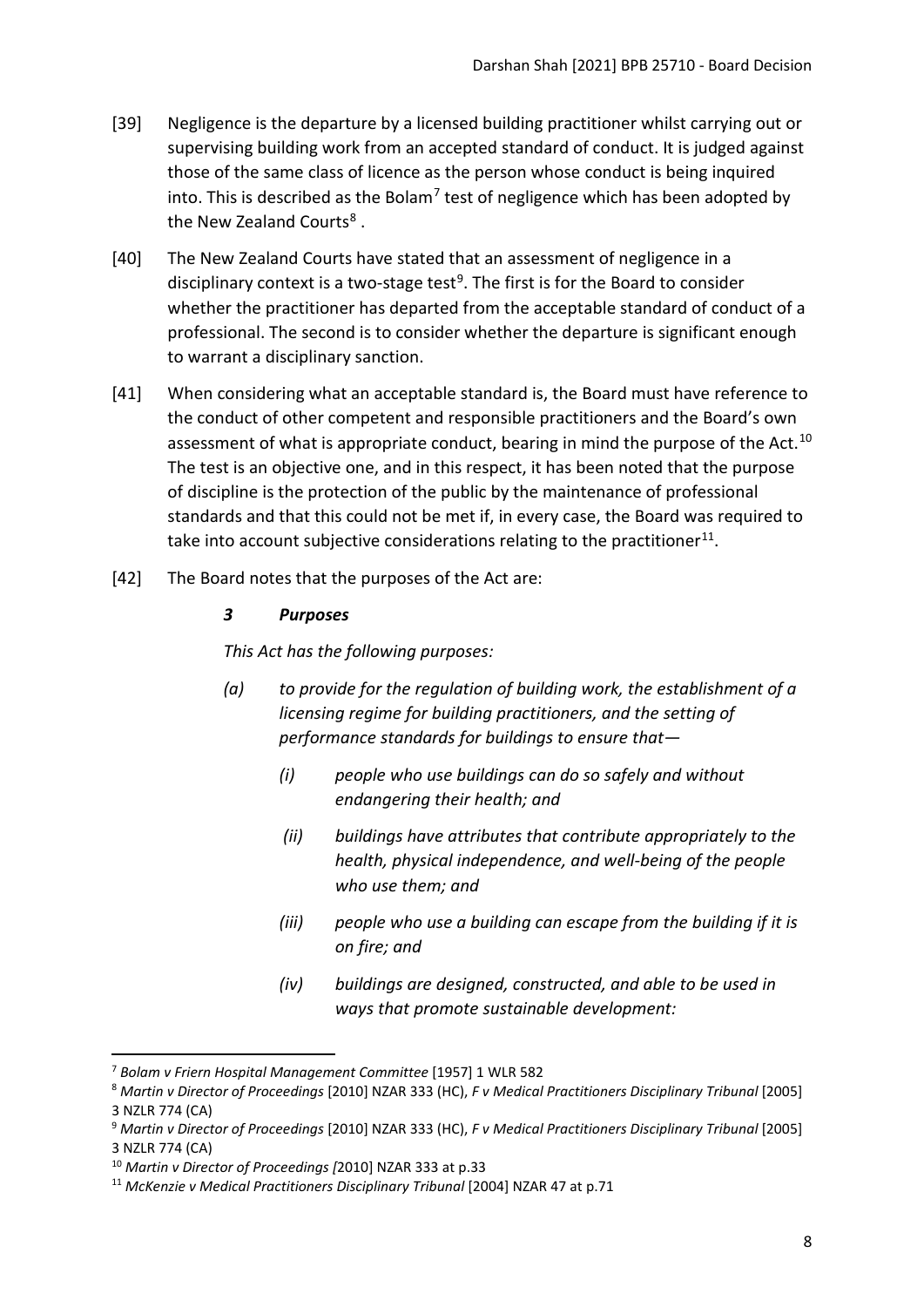- *(b) to promote the accountability of owners, designers, builders, and building consent authorities who have responsibilities for ensuring that building work complies with the building code.*
- [43] Supervise is defined in section  $7^{12}$  $7^{12}$  $7^{12}$  of the Act. The definition states:

*supervise, in relation to building work, means provide control or direction and oversight of the building work to an extent that is sufficient to ensure that the building work—* 

- *(a) is performed competently; and*
- *(b) complies with the building consent under which it is carried out.*
- [44] In C2-01143<sup>[13](#page-8-1)</sup>, the Board also discussed the levels of supervision it considers are necessary to fulfil a licensed building practitioner's obligations noting that the level of supervision required will depend on a number of circumstances, including:
	- (a) the type and complexity of the building work to be supervised.
	- (b) the experience of the person being supervised.
	- (c) the supervisor's experience in working with the person being supervised and their confidence in their abilities.
	- (d) the number of persons or projects being supervised; and
	- (e) the geographic spread of the work being supervised.
- [45] Ultimately, the Board also needs to consider whether the work met the requirements of the building code and, if not, the level of non-compliance.
- [46] Supervision in the context of the Building Act has not yet been considered by the courts. It has, however, been considered in relation to Electricity Act 1992[14.](#page-8-2) The definition of supervision in that Act is consistent with the definition in the Building Act and, as such, the comments of the court are instructive. In the case, Judge Tompkins stated at paragraph 24:

*"As is made apparent by the definition of "supervision" in the Act, that requires control and direction by the supervisor so as to ensure that the electrical work is performed competently, that appropriate safety measures are adopted, and that when completed the work complies with the requisite regulations. At the very least supervision in that context requires knowledge that work is being conducted, visual and other actual inspection of the work* 

<span id="page-8-0"></span><sup>12</sup> Section 7:

*supervise, in relation to building work, means provide control or direction and oversight of the building work to an extent that is sufficient to ensure that the building work—* 

*<sup>(</sup>a) is performed competently; and*

*<sup>(</sup>b) complies with the building consent under which it is carried out.*

<span id="page-8-1"></span><sup>13</sup> *Licensed Building Practitioner's Board Case Decision* C2-01143 14 April 2016

<span id="page-8-2"></span><sup>14</sup> *Electrical Workers Registration Board v Gallagher* Judge Tompkins, District Court at Te Awamutu, 12 April 2011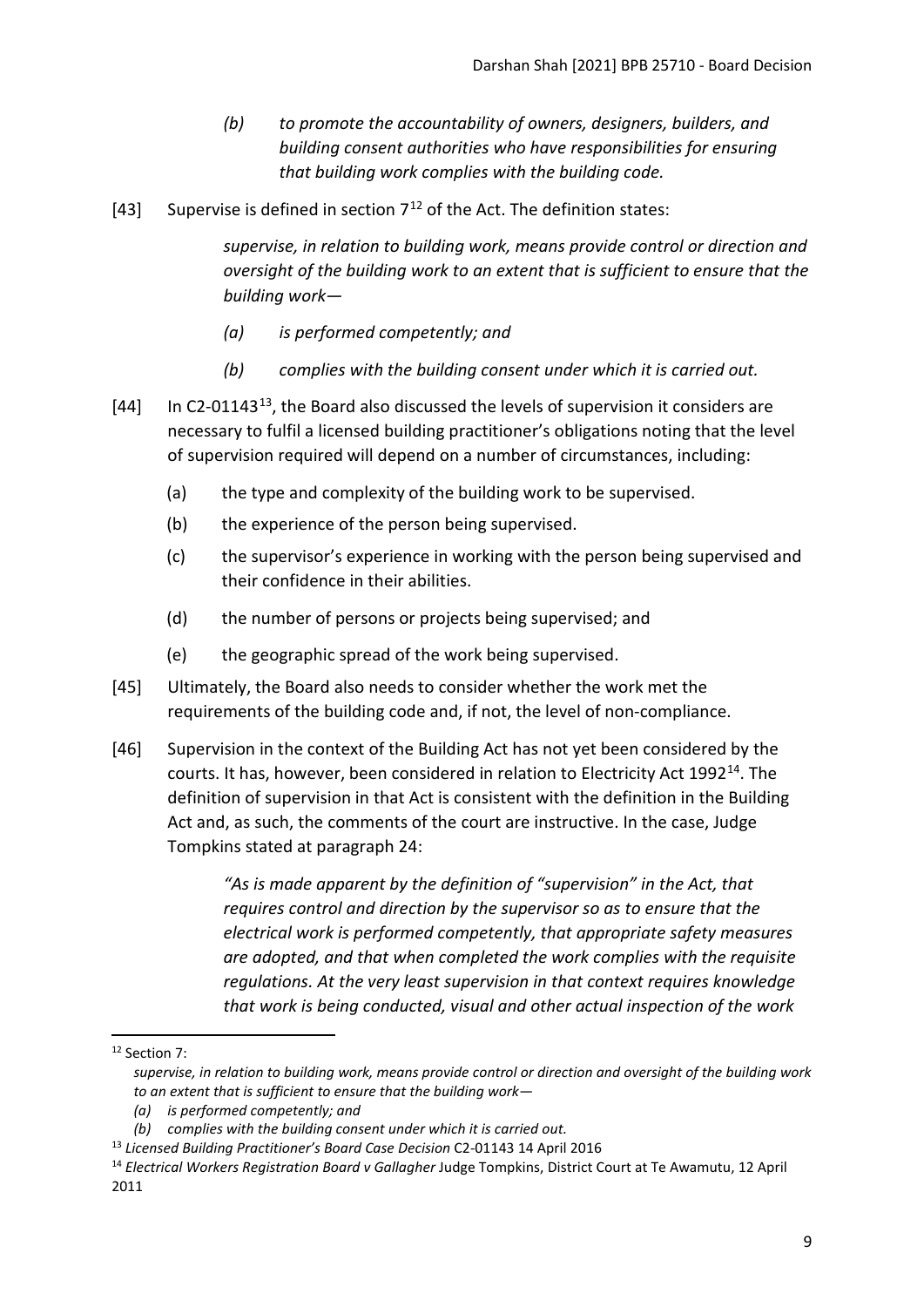*during its completion, assessment of safety measures undertaken by the person doing the work on the site itself, and, after completion of the work, a decision as to compliance of the work with the requisite regulations."*

[47] Turning to seriousness in Collie v Nursing Council of New Zealand,  $15$  the Court's noted, as regards the threshold for disciplinary matters, that:

> *[21] Negligence or malpractice may or may not be sufficient to constitute professional misconduct and the guide must be standards applicable by competent, ethical and responsible practitioners and there must be behaviour which falls seriously short of that which is to be considered acceptable and not mere inadvertent error, oversight or for that matter carelessness*.

- [48] The Complainant, [OMITTED] as a structural engineer, gave detailed written and oral evidence (supported by photographs) of the Respondent's failures. The Respondent did not have any acceptable explanations.
- [49] The structural fixing details such as multigrips, joist hangers, straps, and cleats for the balustrade and bowmac brackets were not completed in accordance with the structural drawings in the consent documentation. The works were allowed to proceed ahead of the construction process in that the appropriate inspections were not called for, and work that should have been made available to be inspected by [OMITTED], was covered up. These were significant mistakes that a Licensed Building Practitioner should not have made.
- [50] The Respondent disregarded his obligation to supervise the works in a way that ensured the work was completed in accordance with the plans, the building consent, and the Building Code. The Respondent's level and frequency of supervision given to the builders on site was not acceptable.
- [51] On that basis, the Board, which includes persons with extensive experience and expertise in the building industry, considered the Respondent has departed from what the Board considers to be an accepted standard of conduct and that the conduct was sufficiently serious enough to warrant a disciplinary outcome.

#### <span id="page-9-0"></span>Contrary to a Building Consent

[52] Under section 40 of the Act, all building work must be carried out in accordance with the building consent issued. Section 40 provides:

# *40 Buildings not to be constructed, altered, demolished, or removed without consent*

*(1) A person must not carry out any building work except in accordance with a building consent.*

<span id="page-9-1"></span><sup>15</sup> [2001] NZAR 74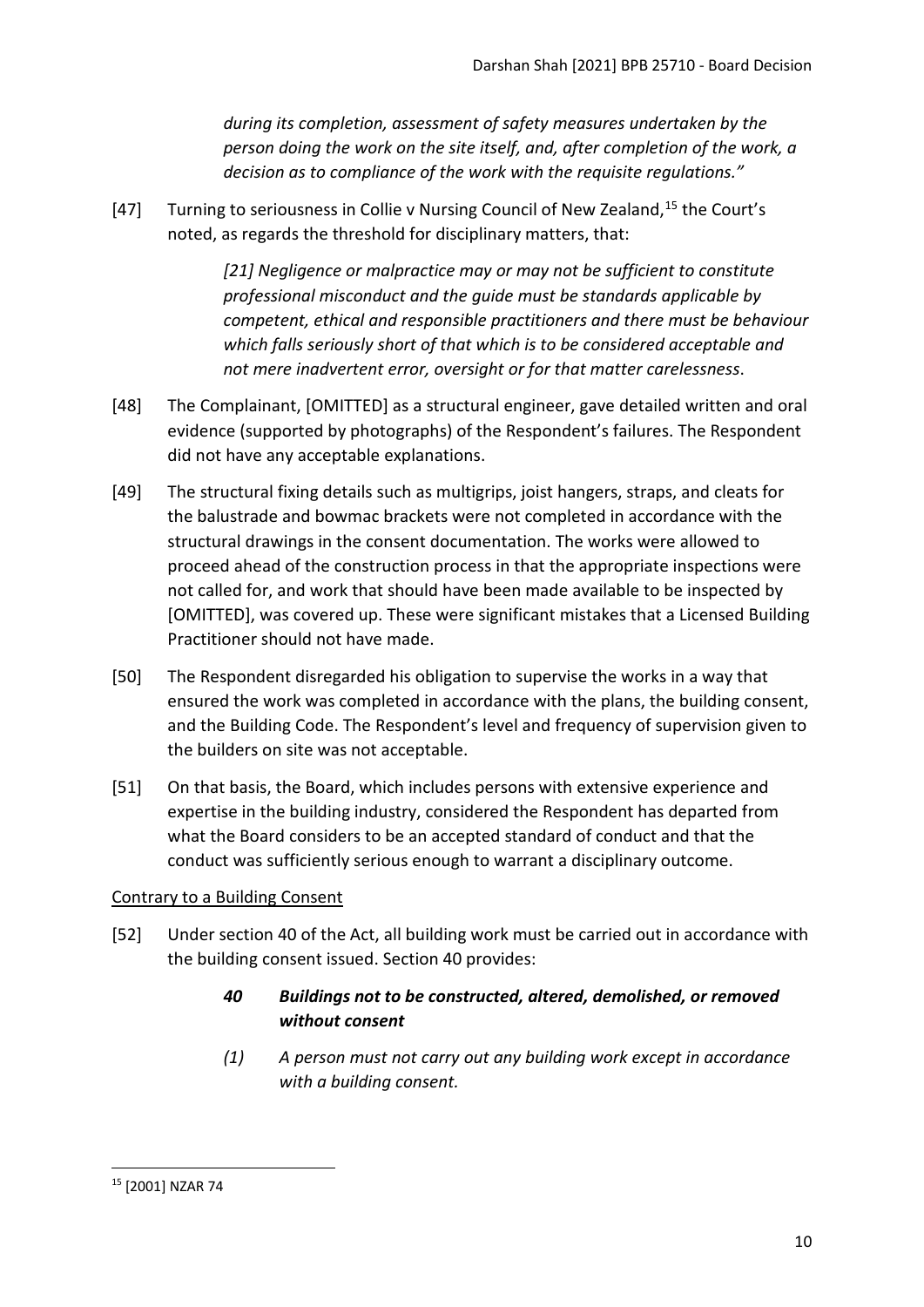- *(2) A person commits an offence if the person fails to comply with this section.*
- *(3) A person who commits an offence under this section is liable on conviction to a fine not exceeding \$200,000 and, in the case of a continuing offence, to a further fine not exceeding \$10,000 for every day or part of a day during which the offence has continued.*
- [53] The process of issuing a building consent and the subsequent inspections under it ensure independent verification that the Building Code has been complied with and that the works will meet the required performance criteria in the Building Code. In doing so, the building consent process provides protection for owners of works and the public at large. This accords with the purposes of the Act.
- [54] Once a building consent has been granted, any changes to it must be dealt with in the appropriate manner. There are two ways in which changes can be dealt with; by way of a minor variation under section 45A of the Act; or as an amendment to the building consent. The extent of the change to the building consent dictates the appropriate method to be used. The critical difference between the two options is that building work under a building consent cannot continue if an amendment is applied for.
- [55] If changes are made to what is stipulated in the building consent, and the correct process for the change is not used, then the building work can be said to have not been completed in accordance with the building consent. Unlike negligence, contrary to a building consent is a form of strict liability offence. All that needs to be proven is that the building consent has not been complied with. No fault or negligence has to be established $16$ .
- [56] Given the above factors, the Board finds that the building consent had not been complied with. It is noted, however, that the finding of negligence and that of building contrary to a building consent are integrally connected and, as such, they will be treated as a single offence when the Board considers penalty.

# <span id="page-10-0"></span>Disrepute

[57] Turning to the conduct which brings or is likely to bring the regime into disrepute the Act does not provide guidance as to what is "disrepute". The Oxford Dictionary defines disrepute as "the state of being held in low esteem by the public",<sup>[17](#page-10-2)</sup> and the courts have consistently applied an objective test when considering such conduct. In

<span id="page-10-1"></span><sup>16</sup> *Blewman v Wilkinson* [1979] 2 NZLR 208

<span id="page-10-2"></span><sup>17</sup> Online edition, compilation of latest editions of *Oxford Dictionary of English, New Oxford American Dictionary, Oxford Thesaurus of English and Oxford American Writer's Thesaurus,* search settings UK English, accessed 12/05/15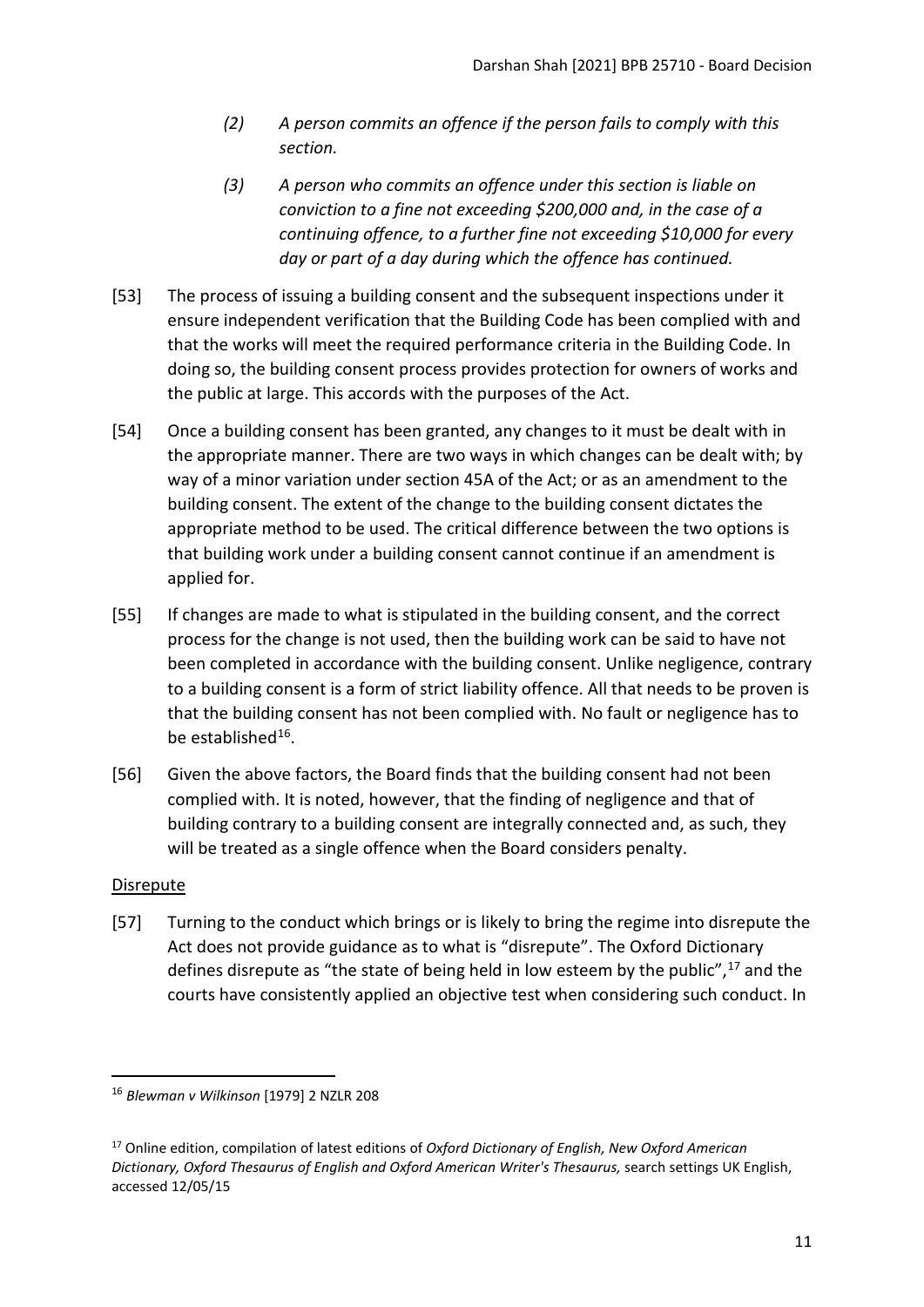*W v Auckland Standards Committee 3 of the New Zealand Law Society[18](#page-11-0) ,* the Court of Appeal held that:

*the issue of whether conduct was of such a degree that it tended to bring the profession into disrepute must be determined objectively, taking into account the context in which the relevant conduct occurred. The subjective views of the practitioner, or other parties involved, were irrelevant*. [19](#page-11-1)

- [58] As to what conduct will or will not be considered to bring the regime into disrepute, it will be for the Board to determine on the facts of each case. The Board will, however, be guided by finding in other occupational regimes. In this respect it is noted disrepute was upheld in circumstances involving:
	- $\bullet$  criminal convictions<sup>20</sup>;
	- honest mistakes without deliberate wrongdoing $^{21}$ ;
	- provision of false undertakings<sup>[22](#page-11-4)</sup>; and
	- conduct resulting in an unethical financial gain<sup>23</sup>.
- [59] The Courts have stated that the threshold for disciplinary complaints of disrepute is high, and the Board notes that when the disciplinary provision was introduced to Parliament the accompanying Cabinet paper noted:

*This power would only be exercised in the most serious of cases of poor behaviour, such as repetitive or fraudulent behaviour, rather than for minor matters.* 

[60] The alleged conduct, specifically that the Respondent may have deliberately concealed building work that required engineer's inspection or observation, was, in the Board's view, very close to being conduct which brought the regime into disrepute. However, the Board was not satisfied on the balance of probabilities that the Respondent's conduct could be classified as being deliberate. In this instance, therefore, the Board considers that there was insufficient evidence to establish that the conduct complained of met the seriousness threshold.

<span id="page-11-0"></span><sup>18</sup> [2012] NZCA 401

<span id="page-11-1"></span><sup>19</sup> [2012] NZAR 1071-page 1072

<span id="page-11-2"></span><sup>20</sup> *Davidson v Auckland Standards Committee* No 3 [2013] NZAR 1519

<span id="page-11-3"></span><sup>&</sup>lt;sup>21</sup> W v Auckland Standards Committee 3 of the New Zealand Law Society [2012] NZCA 401

<span id="page-11-4"></span><sup>&</sup>lt;sup>22</sup> Slack, Re<sup>[2012]</sup> NZLCDT 40

<span id="page-11-5"></span><sup>&</sup>lt;sup>23</sup> Collie v Nursing Council of New Zealand [2000] NZAR 7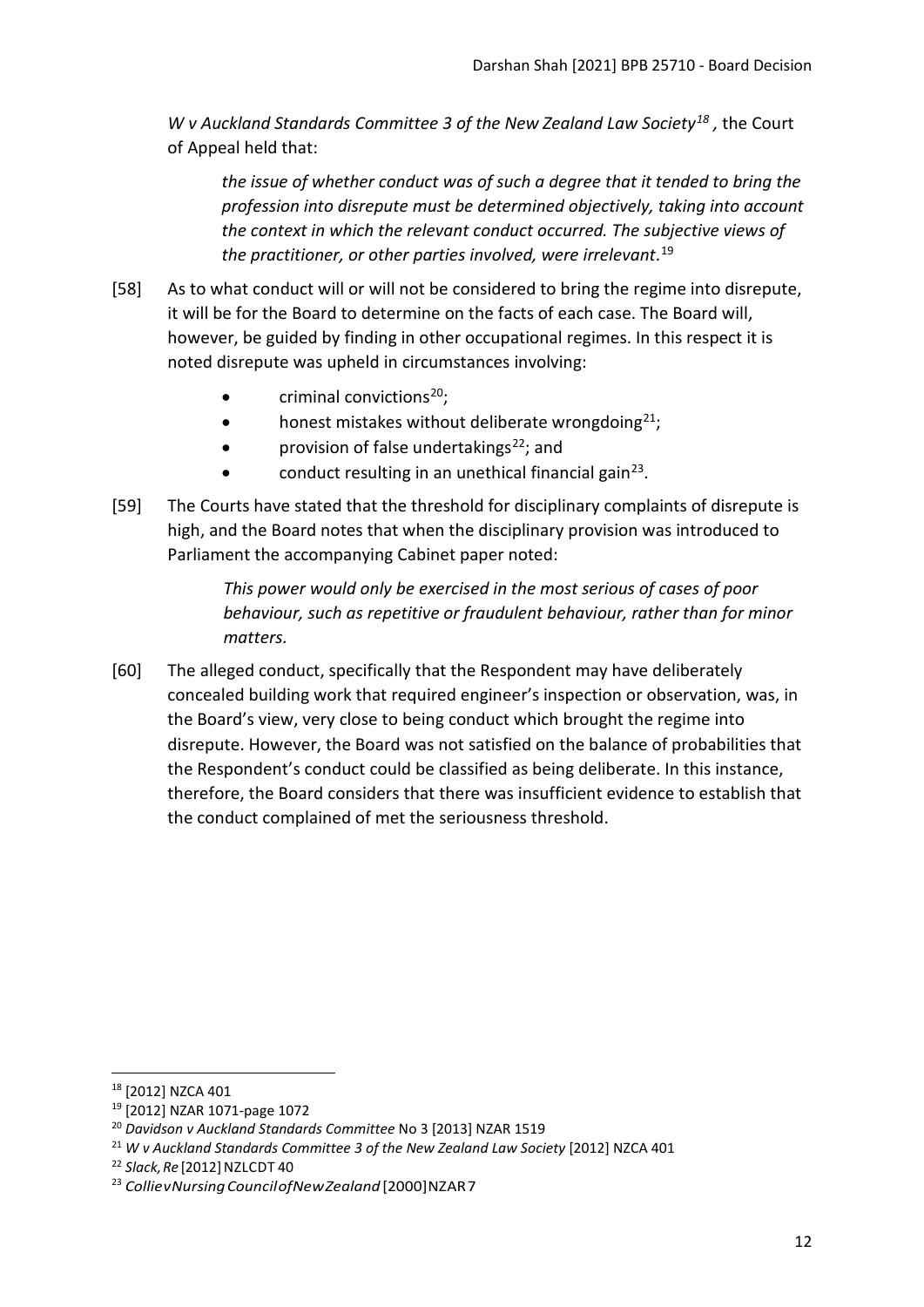# <span id="page-12-0"></span>**Penalty, Costs and Publication**

- [61] Having found that one or more of the grounds in section 317 applies, the Board must, under sect[i](#page-17-1)on 318 of the Act<sup>i</sup>, consider the appropriate disciplinary penalty, whether the Respondent should be ordered to pay any costs and whether the decision should be published.
- [62] The Board heard evidence during the hearing relevant to penalty, costs and publication and has decided to make indicative orders and give the Respondent an opportunity to provide further evidence or submissions relevant to the indicative orders.

#### <span id="page-12-1"></span>**Penalty**

[63] The purpose of professional discipline is to uphold the integrity of the profession; the focus is not punishment, but the enforcement of a high standard of propriety and professional conduct. The Board does note, however, that the High Court in Patel v Complaints Assessment Committee<sup>[24](#page-12-2)</sup> commented on the role of "punishment" in giving penalty orders stating that punitive orders are, at times, necessary to provide a deterrent and to uphold professional standards. The Court noted:

> *[28] I therefore propose to proceed on the basis that, although the protection of the public is a very important consideration, nevertheless the issues of punishment and deterrence must also be taken into account in selecting the appropriate penalty to be imposed.*

[64] Deterrence was also noted in *Hart* and in *Dorbu v New Zealand Law Society (No 2)[25.](#page-12-3)* The High Court, when discussing penalty stated:

> *[35] The principles to be applied were not in issue before us, so we can briefly state some settled propositions. The question posed by the legislation is whether, by reason of his or her conduct, the person accused is not a fit and proper person to be a practitioner. Professional misconduct having been established, the overall question is whether the practitioner's conduct, viewed overall, warranted striking off. The Tribunal must consider both the risk of reoffending and the need to maintain the reputation and standards of the legal profession. It must also consider whether a lesser penalty will suffice. The Court recognises that the Tribunal is normally best placed to assess the seriousness of the practitioner's offending. Wilful and calculated dishonesty normally justifies striking off. So too does a practitioner's decision to knowingly swear a false affidavit. Finally, personal mitigating factors may play a less significant role than they do in sentencing.*

[65] Cancellation of a license is the equivalent of striking off within the licensed building practitioner regime.

<span id="page-12-2"></span><sup>24</sup> HC Auckland CIV-2007-404-1818, 13 August 2007 at p 27

<span id="page-12-3"></span><sup>25</sup> [2012] NZAR 481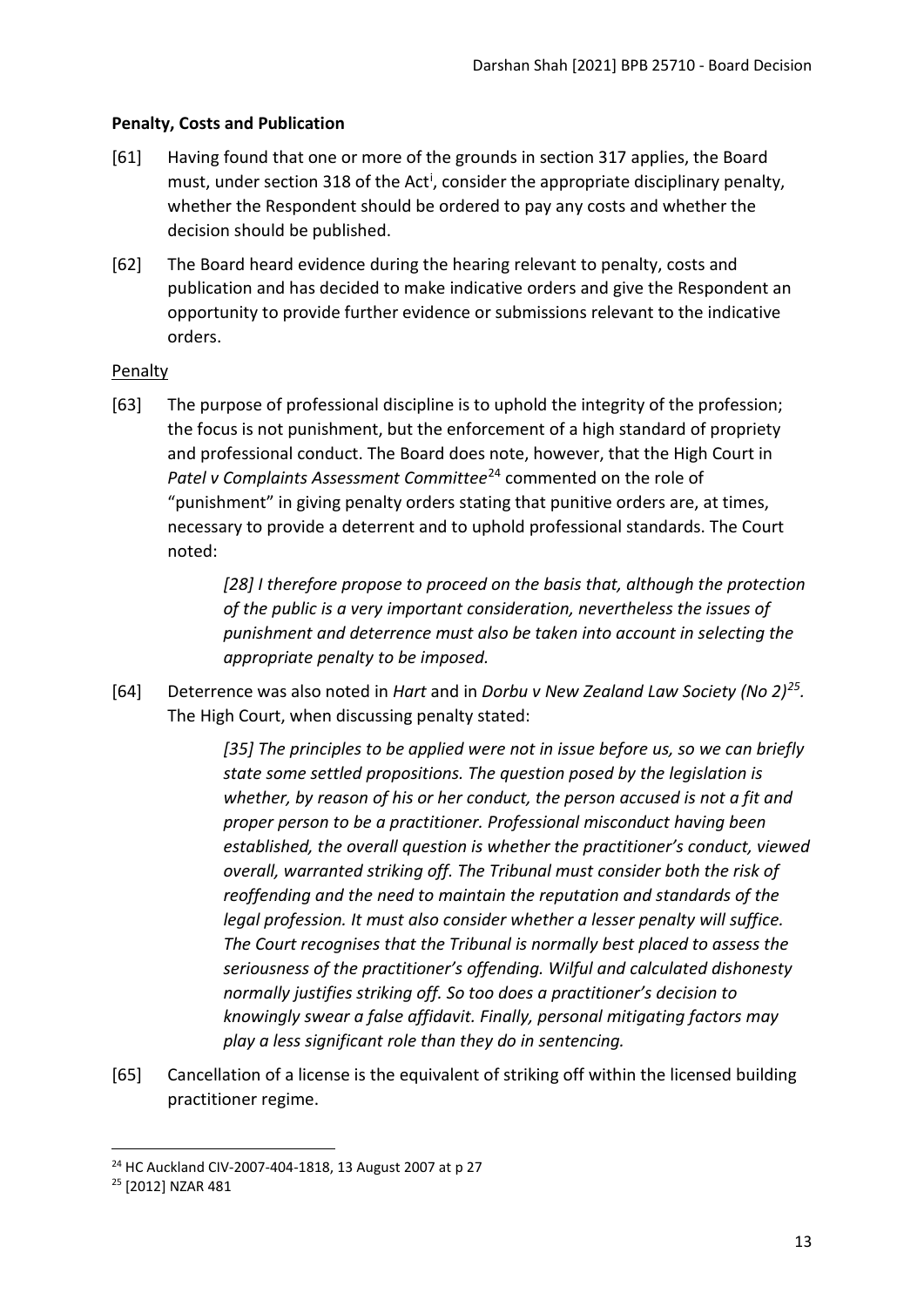- [66] The Board also notes that in *Lochhead v Ministry of Business Innovation and Employment,* [26](#page-13-0) the Court noted that whilst the statutory principles of sentencing set out in the Sentencing Act 2002 do not apply to the Building Act, they do have the advantage of simplicity and transparency. The Court recommended adopting a starting point for a penalty based on the seriousness of the disciplinary offending prior to considering any aggravating and/or mitigating factors. The purpose of professional discipline is to uphold the integrity of the profession; the focus is not punishment but the enforcement of a high standard of propriety and professional conduct.
- [67] In *Daniels v Complaints Committee 2 of the Wellington District Law Society[27](#page-13-1)* the High Court, in relation to the principles relating to suspension of a legal practitioner's licence stated:

*[34] In considering sanctions to be imposed upon an errant practitioner, a Disciplinary Tribunal is required to view in total the fitness of a practitioner to practise, whether in the short or long term. Criminal proceedings of course reflect badly upon the individual offender, whereas breaches of professional standards may reflect upon the wider group of the whole profession, and will arise if the public should see a sanction as inadequate to reflect the gravity of the proven conduct. The public are entitled to scrutinise the manner in which a profession disciplines its members, because it is the profession with which the public must have confidence if it is to properly provide the necessary service. To maintain public confidence in the profession members of the public need to have a general understanding that the legal profession, and the Tribunal members that are set up to govern conduct, will not, treat lightly serious breaches of standards.*

[68] This was affirmed in *Jefferies v National Standards Committee[28](#page-13-2)* where the High Court also stated:

> *[25] I accept the principle that suspension is not intended to be a punitive sanction even if it invariably has that effect.*

*[26] And I accept also that this means mitigating personal circumstances, though still relevant, are less closely connected to this purpose than would be the case in criminal sentencing. They will therefore carry less weight. [29](#page-13-3)*

[69] The licensing regime exists to ensure the public can have confidence in those who carry out restricted building work which is integral to the safe and healthy functioning of a home. A practitioner who fails to display the required competencies puts those objects at risk.

<span id="page-13-0"></span><sup>26</sup> 3 November 2016, CIV-2016-070-000492, [2016] NZDC 21288

<span id="page-13-1"></span><sup>27</sup> [2011] 3 NZLR 850

<span id="page-13-2"></span><sup>28</sup> [2017] NZHC 1824

<span id="page-13-3"></span><sup>29</sup> *Bolton v Law Society* [1994] 2 All ER 486 (CA) at 492-493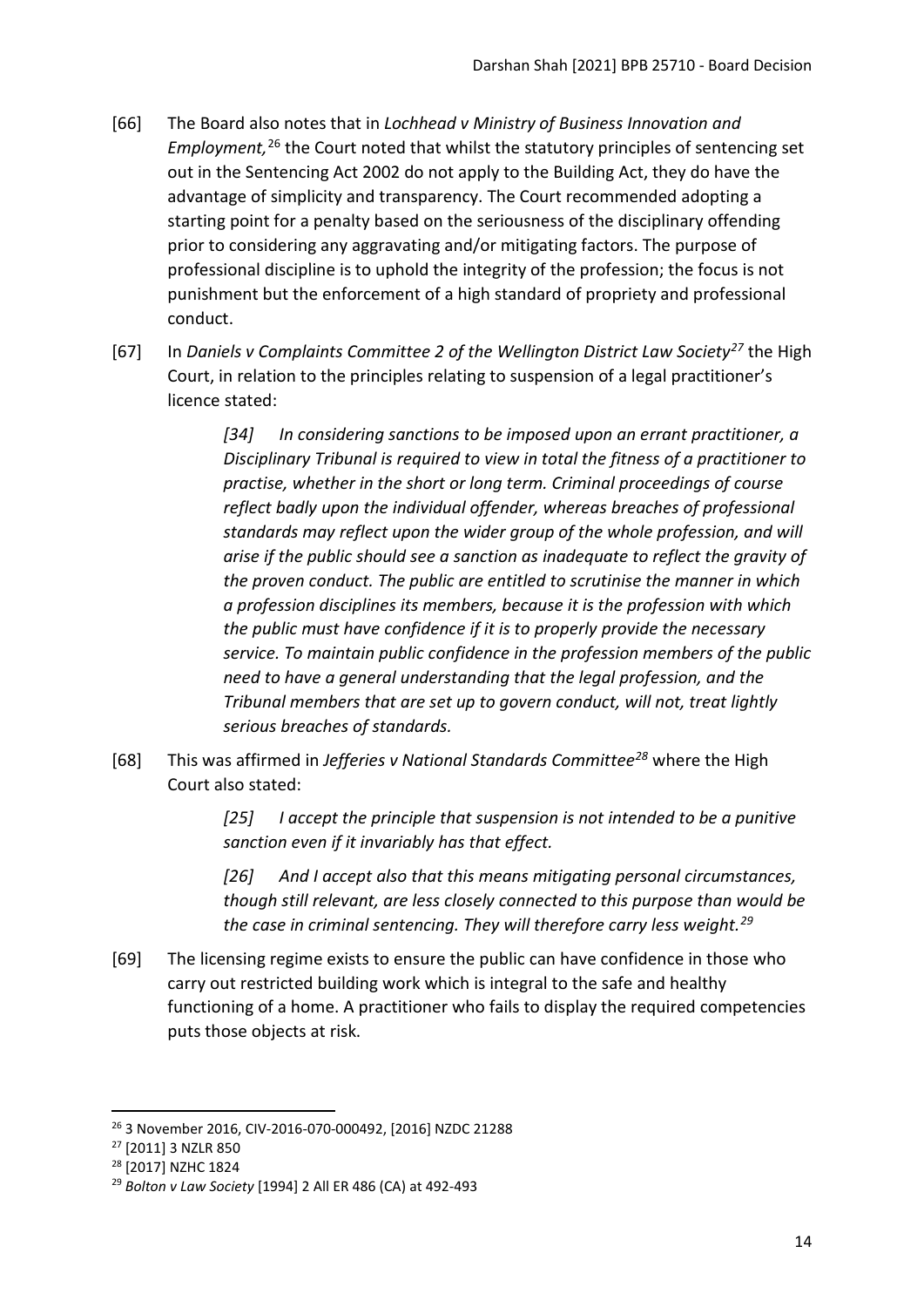- [70] Taking all of the above factors into account, the Board considers that a suspension of the Respondent's licence is not only warranted to punish the Respondent but also required to deter others from such conduct.
- [71] Based on the above, the Board's penalty decision is to suspend the Respondent's Carpentry licence and his Site AoP 2 licence for a period of six (6) months.

<span id="page-14-0"></span>Costs

- [72] Under section 318(4) the Board may require the Respondent "to pay the costs and expenses of, and incidental to, the inquiry by the Board."
- [73] The Respondent should note that the High Court has held that 50% of total reasonable costs should be taken as a starting point in disciplinary proceedings and that the percentage can then be adjusted up or down having regard to the particular circumstances of each case[30.](#page-14-1)
- [74] In *Collie v Nursing Council of New Zealand,* [31](#page-14-2) where the order for costs in the tribunal was 50% of actual costs and expenses the High Court noted that:

*But for an order for costs made against a practitioner, the profession is left to carry the financial burden of the disciplinary proceedings, and as a matter of policy that is not appropriate.*

[75] In *Kenneth Michael Daniels v Complaints Committee 2 of the Wellington District Law Society*, [32](#page-14-3) the High Court noted:

> *[46] All cases referred to in Cooray were medical cases and the Judge was careful to note that the 50 per cent was the general approach that the Medical Council took. We do not accept that if there was any such approach, it is necessarily to be taken in proceedings involving other disciplinary bodies. Much will depend upon the time involved, actual expenses incurred, attitude of the practitioner bearing in mind that whilst the cost of a disciplinary action by a professional body must be something of a burden imposed upon its members, those members should not be expected to bear too large a measure where a practitioner is shown to be guilty of serious misconduct.*

*[47] Costs orders made in proceedings involving law practitioners are not to be determined by any mathematical approach. In some cases, 50 per cent will be too high, in others insufficient.*

[76] The Board has adopted an approach to costs that uses a scale based on 50% of the average costs of different categories of hearings, simple, moderate, and complex. The current matter was moderate in complexity. Adjustments based on the High Court decisions above are then made.

<span id="page-14-1"></span><sup>30</sup> *Cooray v The Preliminary Proceedings Committee* HC, Wellington, AP23/94, 14 September 1995, *Macdonald v Professional Conduct Committee,* HC, Auckland, CIV 2009-404-1516, 10 July 2009, *Owen v Wynyard* HC, Auckland, CIV-2009-404-005245, 25 February 2010.<br><sup>31</sup> [2001] NZAR 74

<span id="page-14-2"></span>

<span id="page-14-3"></span><sup>32</sup> CIV-2011-485-000227 8 August 2011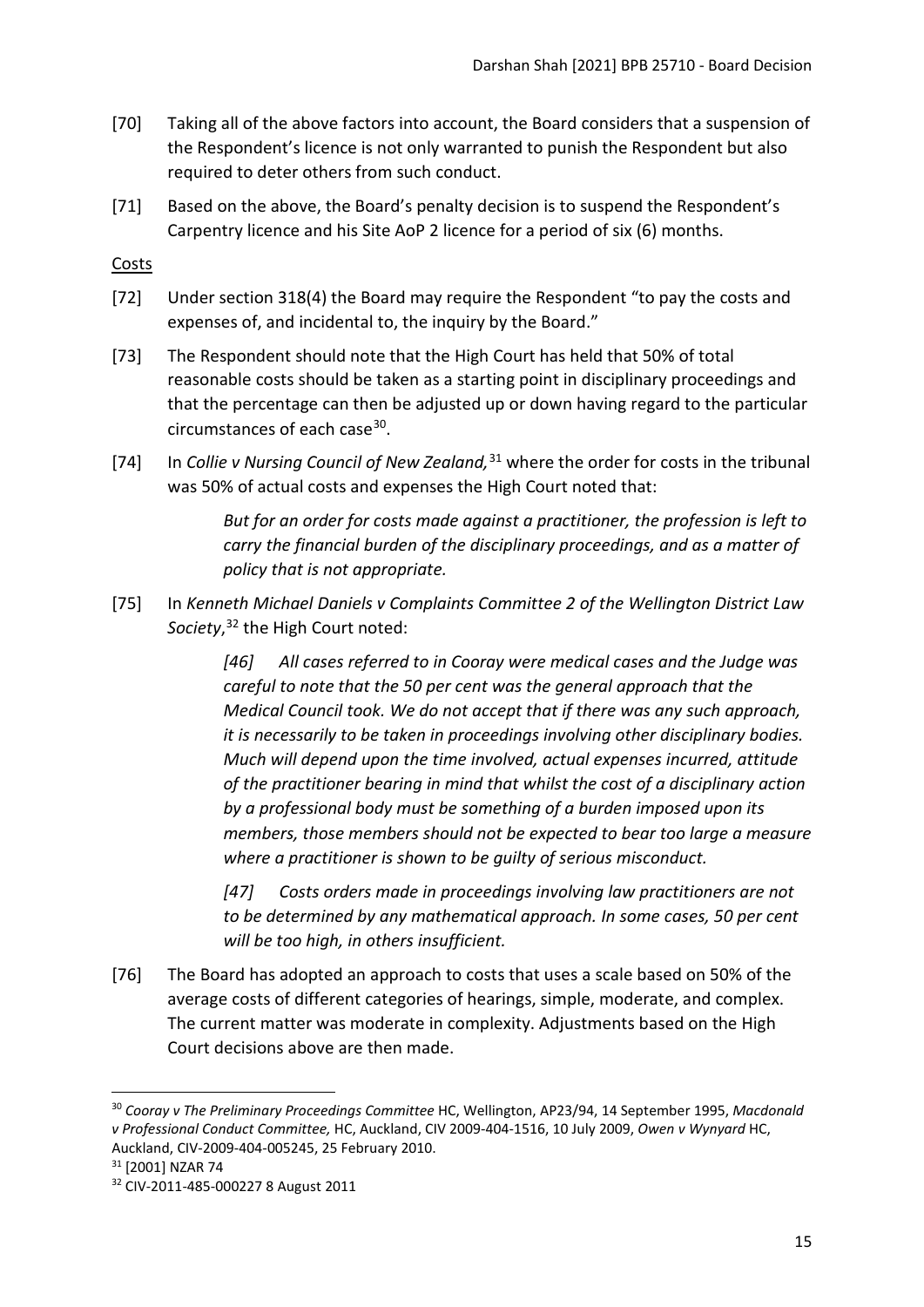[77] Based on the above, the Board's costs order is that the Respondent is to pay the sum of \$2,500 toward the costs of and incidental to the Board's inquiry. This is the Board's scale amount for a hearing of this type and is significantly less than 50% of actual costs.

## <span id="page-15-0"></span>Publication

[78] As a consequence of its decision, the Respondent's name and the disciplinary outcomes will be recorded in the public register maintained as part of the Licensed Building Practitioners' scheme as is required by the Act<sup>[33](#page-15-1)</sup>. The Board is also able, under section 318(5) of the Act, to order publication over and above the public register:

> *In addition to requiring the Registrar to notify in the register an action taken by the Board under this section, the Board may publicly notify the action in any other way it thinks fit.*

- [79] As a general principle, such further public notification may be required where the Board perceives a need for the public and/or the profession to know of the findings of a disciplinary hearing. This is in addition to the Respondent being named in this decision.
- [80] Within New Zealand, there is a principle of open justice and open reporting, which is enshrined in the Bill of Rights Act 1990<sup>34</sup>. The Criminal Procedure Act 2011 sets out grounds for suppression within the criminal jurisdiction<sup>35</sup>. Within the disciplinary hearing jurisdiction, the courts have stated that the provisions in the Criminal Procedure Act do not apply but can be instructive<sup>[36](#page-15-4)</sup>. The High Court provided guidance as to the types of factors to be taken into consideration in *N v Professional Conduct Committee of Medical Council[37](#page-15-5).*
- [81] The courts have also stated that an adverse finding in a disciplinary case usually requires that the name of the practitioner be published in the public interest<sup>[38](#page-15-6)</sup>. It is, however, common practice in disciplinary proceedings to protect the names of other persons involved as naming them does not assist the public interest.
- [82] Based on the above, the Board **will not** order further publication.

<span id="page-15-5"></span> $37$  ibid

<span id="page-15-1"></span><sup>&</sup>lt;sup>33</sup> Refer sections 298, 299 and 301 of the Act

<span id="page-15-2"></span><sup>&</sup>lt;sup>34</sup> Section 14 of the Act

<span id="page-15-3"></span><sup>&</sup>lt;sup>35</sup> Refer sections 200 and 202 of the Criminal Procedure Act

<span id="page-15-4"></span><sup>36</sup> *N v Professional Conduct Committee of Medical Council* [2014] NZAR 350

<span id="page-15-6"></span><sup>&</sup>lt;sup>38</sup> Kewene v Professional Conduct Committee of the Dental Council [2013] NZAR 1055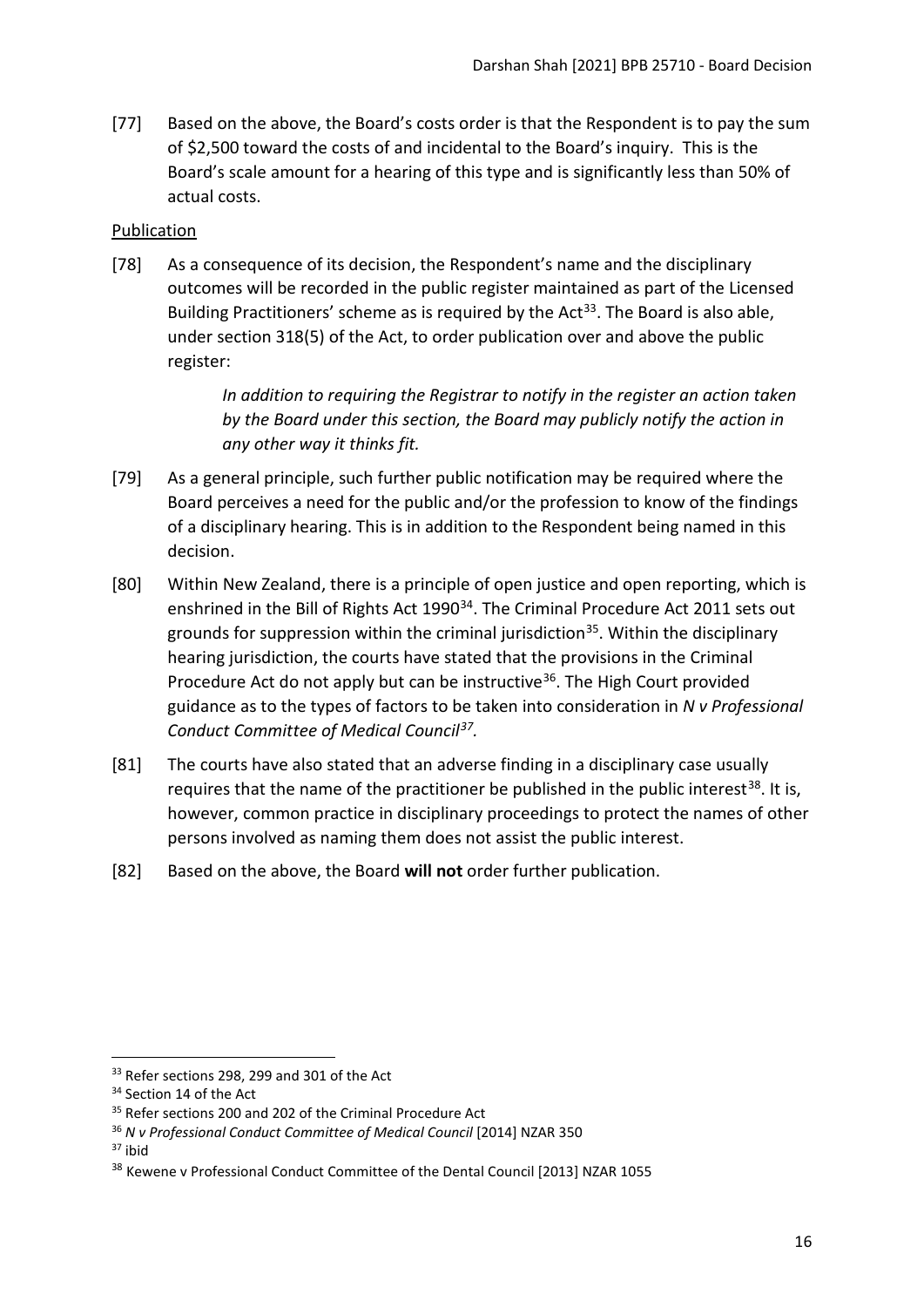## <span id="page-16-0"></span>**Section 318 Order**

- [83] For the reasons set out above, the Board directs that:
	- **Penalty: Pursuant to section 318(1)(b) of the Act, the Respondent's licence is suspended for a period of six (6) months and the Registrar is directed to record the suspension in the of Licensed Building Practitioners.**
	- **Costs: Pursuant to section 318(4) of the Act, the Respondent is ordered to pay costs of \$2,500 (GST included) towards the costs of, and incidental to, the inquiry of the Board.**
	- **Publication: The Registrar shall record the Board's action in the Register of Licensed Building Practitioners in accordance with section 301(l)(iii) of the Act.**

**In terms of section 318(5) of the Act, there will not be action taken to publicly notify the Board's action, except for the note in the Register and the Respondent being named in this decision.**

[84] The Respondent should note that the Board may, under section 319 of the Act, suspend or cancel a licensed building practitioner's licence if fines or costs imposed as a result of disciplinary action are not paid.

## <span id="page-16-1"></span>**Submissions on Penalty, Costs and Publication**

- [85] The Board invites the Respondent to make written submissions on the matters of disciplinary penalty, costs, and publication up until close of business on 8 February 2022. The submissions should focus on mitigating matters as they relate to the penalty, costs, and publication orders. If no submissions are received, then this decision will become final. If submissions are received, then the Board will meet and consider those submissions prior to coming to a final decision on penalty, costs, and publication.
- [86] In calling for submissions on penalty, costs and mitigation, the Board is not inviting the Respondent to offer new evidence or to express an opinion on the findings set out in this decision. If the Respondent disagrees with the Board's findings of fact and/or its decision that the Respondent has committed a disciplinary offence, the Respondent can appeal the Board's decision.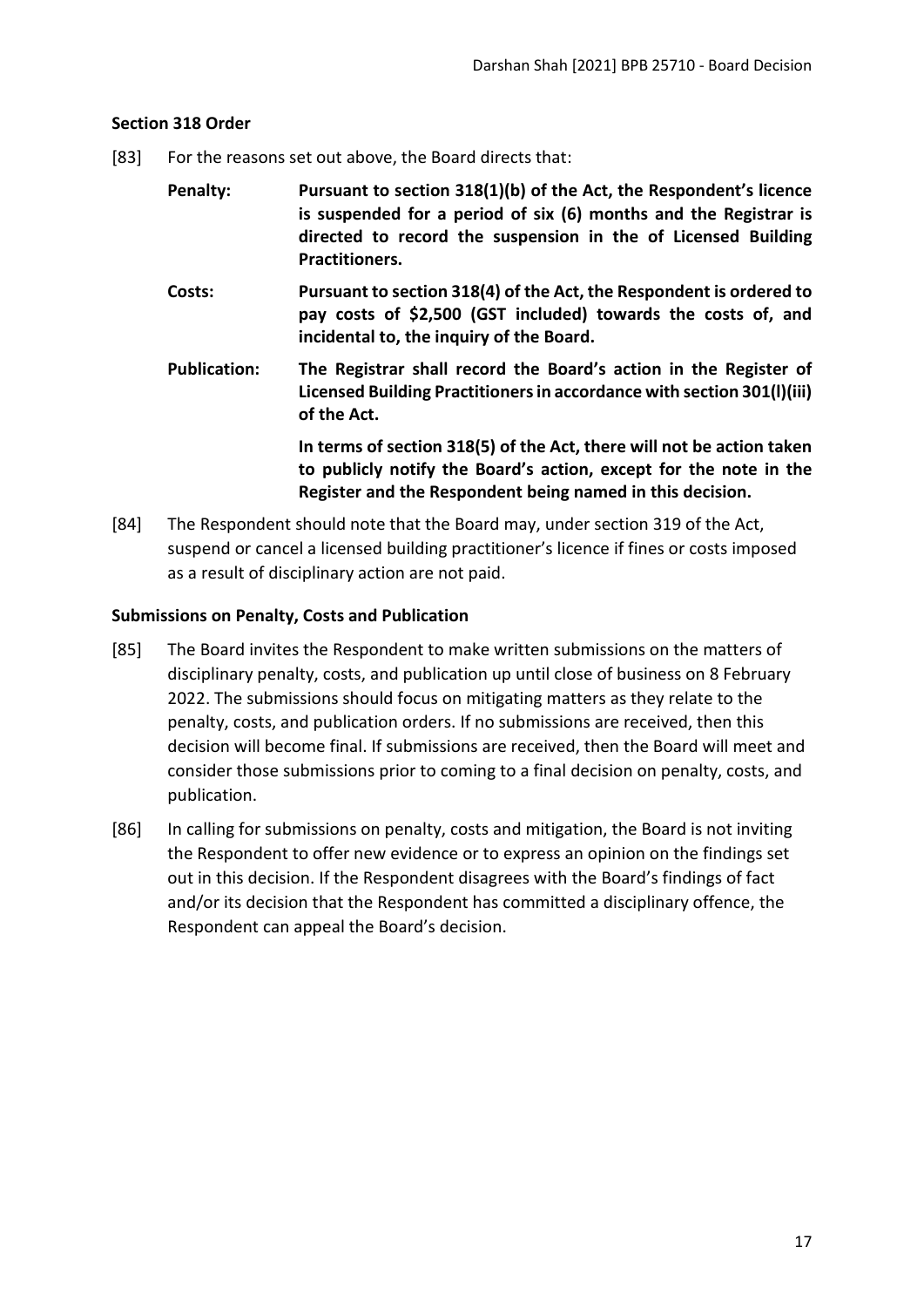# <span id="page-17-0"></span>**Right of Appeal**

[87] The right to appeal Board decisions is provided for in section 330(2) of the Act<sup>[ii](#page-18-0)</sup>.

Signed and dated this fourteenth day of January 2022.

Mi Phe

**Mr C Preston** Presiding Member

# <span id="page-17-1"></span><sup>i</sup> *Section 318 of the Act*

- *(1) In any case to which section 317 applies, the Board may*
	- *(a) do both of the following things:*
		- *(i) cancel the person's licensing, and direct the Registrar to remove the person's name from the register; and*
		- *(ii) order that the person may not apply to be relicensed before the expiry of a specified period:*
	- *(b) suspend the person's licensing for a period of no more than 12 months or until the person meets specified conditions relating to the licensing (but, in any case, not for a period of more than 12 months) and direct the Registrar to record the suspension in the register:*
	- *(c) restrict the type of building work or building inspection work that the person may carry out or supervise under the person's licensing class or classes and direct the Registrar to record the restriction in the register:*
	- *(d) order that the person be censured:*
	- *(e) order that the person undertake training specified in the order:*
	- *(f) order that the person pay a fine not exceeding \$10,000.*
- *(2) The Board may take only one type of action in subsection 1(a) to (d) in relation to a case, except that it may impose a fine under subsection (1)(f) in addition to taking the action under subsection (1)(b) or (d).*
- *(3) No fine may be imposed under subsection (1)(f) in relation to an act or omission that constitutes an offence for which the person has been convicted by a court.*
- *(4) In any case to which section 317 applies, the Board may order that the person must pay the costs and expenses of, and incidental to, the inquiry by the Board.*
- *(5) In addition to requiring the Registrar to notify in the register an action taken by the Board under this section, the Board may publicly notify the action in any other way it thinks fit."*